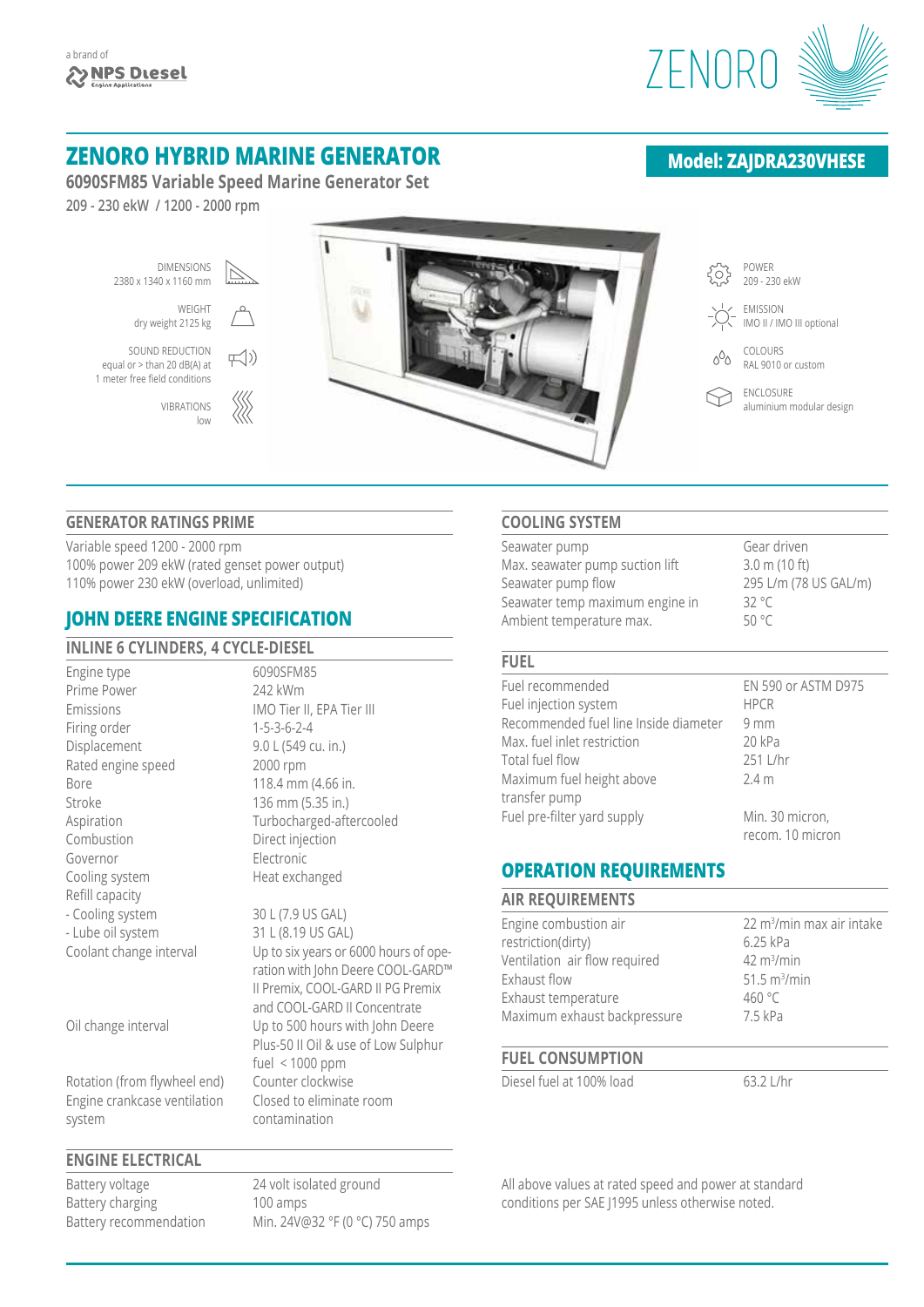

## **ZENORO STANDARD FEATURES**

- Engine marine white painted
- Single service side (oil filter, fuel filter & air filter)
- Double walled fuel lines + leak detection
- Steel foundation frame to support engine & electrical machine
- Integrated electrical ventilation fan
- Double pass air intake & outlet muffler boxes
- Approved vibration isolators
- Wet elbow through enclosure
- Emergency button
- ABS classification, other classification societies by option

## **STANDARD ENGINE SAFETY SYSTEM**

- Engine oil pressure low warning & shutdown
- Engine coolant temperature high warning & shutdown
- Engine coolant level low warning
- Wet exhaust elbow temperature high warning & shutdown
- Fuel oil leakage from double walled fuel lines warning
- Over speed shutdown
- Belt guard

## **STANDARD INTERCONNECTIONS**

- Fuel connections, fuel inlet/outlet
- Seawater inlet pipe hose connection
- Seawater outlet via wet elbow
- Oil drain
- Opening for electrical machine leads
- Opening for battery cables

## **STANDARD HIGH QUALITY HEAVY DUTY SOUND ENCLOSURE**

- High quality modular sound enclosure with aluminium extrusion profiles
- RAL 9010 standard color , 2 layers powder coating, 70% gloss, minimum total layer thickness 120 micron measured according ISO 2808
- Easy built up & dismantle
- Heavy duty service panels, easily removable
- Non-combustible insulation material according IMO (oil & vapour proof)

#### **ENGINE CONTROLLER PLATFORM FEATURES**

- Certified marine engine controller with redundant microprocessor based control for complete engine protection and control certified marine engine



## **DISPLAY / USER INTERFACE**

- Graphic 128 × 64 pixels display
- 2 languages, user changeable from PC; default English
- Buttons with mechanical feedback

## **COMMUNICATION INTERFACES**

- Generator ready to start (pot. free contact)
- Engine running (pot. free contact)
- Common warning (pot. free contact)
- Common shutdown (pot. free contact)
- External variable speed setpoint command
- Modbus (RS 232)

## **ENGINE CONTROL & PARAMETERS**

- Engine fault code descriptions and codes
- Black out start, 3 start attempts
- Remote start & stop

Engine parameters are visualized on display and/or Modbus RS 232 as:

- Engine running hours Engine status
- Oil pressure Coolant temperature
- 
- Rpm  $-$  Engine load %
	-
- Battery voltage Fuel consumption

#### **HISTORY LOGS**

- Event based history (200 records)
- Reason, date and time + all important values are stored
- Battery backed-up RTC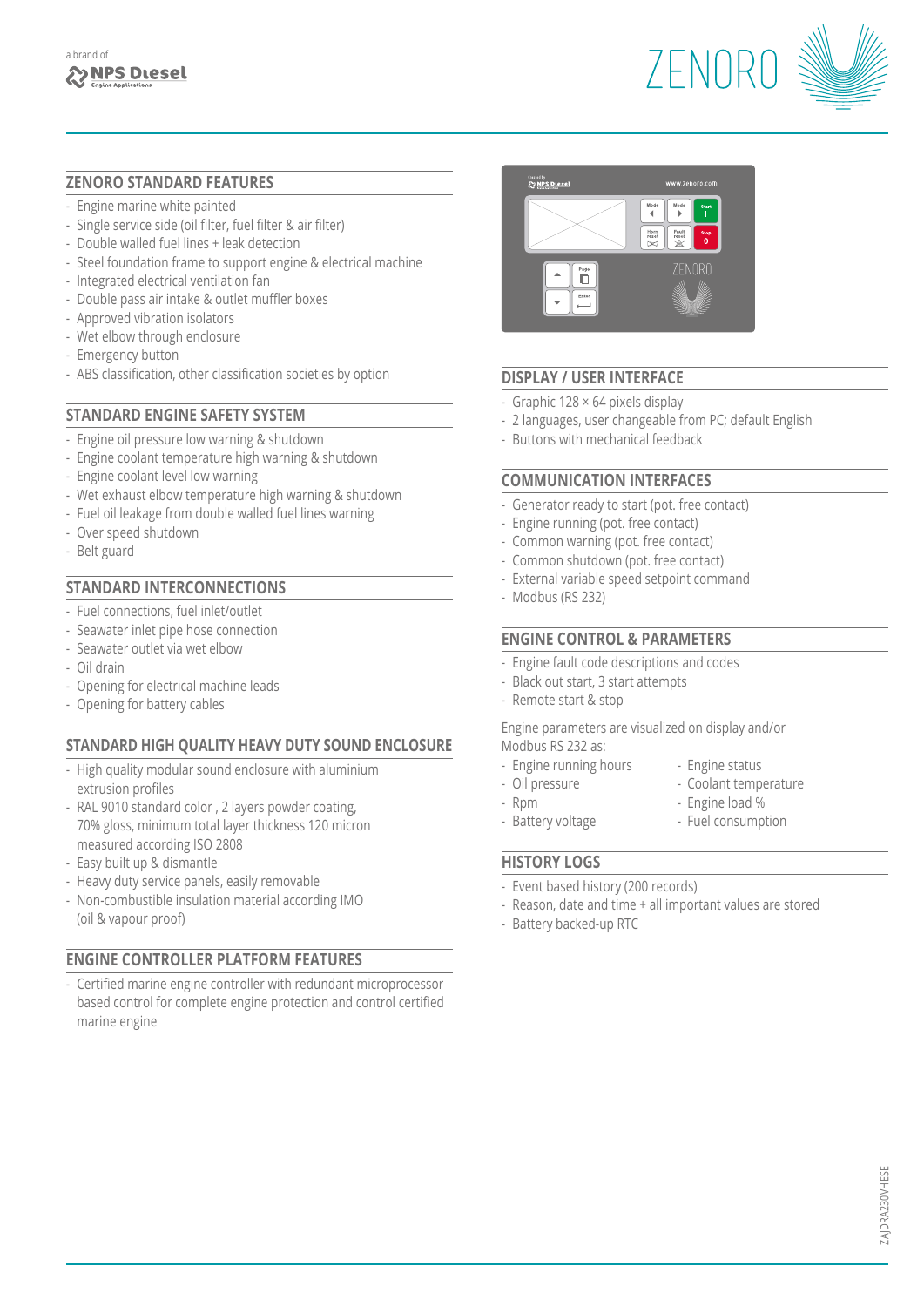

#### **PERMANENT MAGNET MACHINE**

| Manufacturer             | Randax                |
|--------------------------|-----------------------|
| Pole number              | 8                     |
| Back-emf Voltage         | 433 V @ 2000 rpm      |
| Rated Current            | 314 amps              |
| Winding connection       | Delta inside          |
| Efficiency               | up to 97%             |
| Min. PWM converter freq. | 3 kHz                 |
| Coolant flow             | $12$   /min           |
| Max. coolant temperature | $45^{\circ}$ C        |
| <b>Insulation Class</b>  | Н                     |
| <b>Bearing</b>           | Double bearing design |
| Coupling                 | Flexible coupling     |
| ΙP                       | 55                    |
| Space heater*            | $2 \times 65$ W       |
| *To be connected by yard |                       |

## **PERMANENT MAGNET MACHINE FEATURES**

- Water cooled
- Interior Permanent Magnet design
- High efficiency
- Compact & low weight
- One insulated bearing and grounded shaft
- Pt100 temperature sensor and 2 x PTC thermistor per winding
- Configurable as one 3 phase winding or two galvanically separated 3 phase windings
- Permanently greased bearings

## **GENERAL**

- Plastic wrap packing
- Manuals supplied in cd rom format with instruction, Operation and Maintenance Manual (in PDF format only)
- Factory Quality Report

#### **OPTIONAL**

- Dry exhaust + exhaust compensator with exhaust insulation
- Drip pan underneath oil & fuel filter(s)
- Engine coolant level low warning by Murphy gauge
- Engine oil temperature sensor warning & display
- Duplex fuel oil filter switchable
- Engine oil drain with hose & hand pump
- Sea water flow sensor
- Modbus converter for RS 485 protocol
- Optional Internet/Ethernet connection for remote monitoring
- Electric cable penetrations with Roxtec
- Outside muffler & water separator
- Other classification societies as Lloyds, GL-DNV, RINA
- Unit certificates for certain notations
- Manuals in hard copy format
- Electrical machine fitted with resolver or encoder
- Other electrical machine winding configuration to match different DC bus voltage level
- Integrated electrical machine cooling system with sea water heat exchanger

#### **OPTIONAL EXHAUST AFTERTREATMENT SYSTEM**

- XEAMOS DPF Soot filter with electrical or fuel burner regeneration
- IMO Tier III compliant emissions with XEAMOS SCR (Selective Catalytic Reduction) system or combined SCR & DPF system

#### **REFERENCE CONDITIONS**

- Rated speed and power
- Gross Power guaranteed within +/-5% at SAE J1995 and ISO3046
- J1995 and ISO 1346 conditions:
- 25 °C (77 °F) air inlet temperature
- 99 kPa (29.31 in. Hg) barometric pressure
- 40 °C (104 °F) fuel inlet temperature
- 0.853 fuel specific gravity @ 15 °C (60 °F)

Ambient air temperature is defined to be the temperature of ambient air close to operating vessel that is not influenced at any manner by operating characteristics of the vessel (free field temperature).

All values from current available data. Subject to manufacturing and measurement variations and to change without notice. Actual performance is subject to application and operation conditions outside of Zenoro control.

## **RATINGS**

6090SFM85 Rating for Hybrid Vessels. This variable speed rating allows usage of 2500 hours per year, with an average load factor of 75% or less with respect to the rated genset power output. Engine is certified according to ISO 8178 C1 and E3 test cycles.

This rating is ideal for hybrid vessels that require a variable-speed generator drive engine to develop electrical power for any combination of electric propulsion, energy storage, hotel load, and auxiliary electric loads.



ZAJDRA230VHESE

ZAIDRA230VHESI